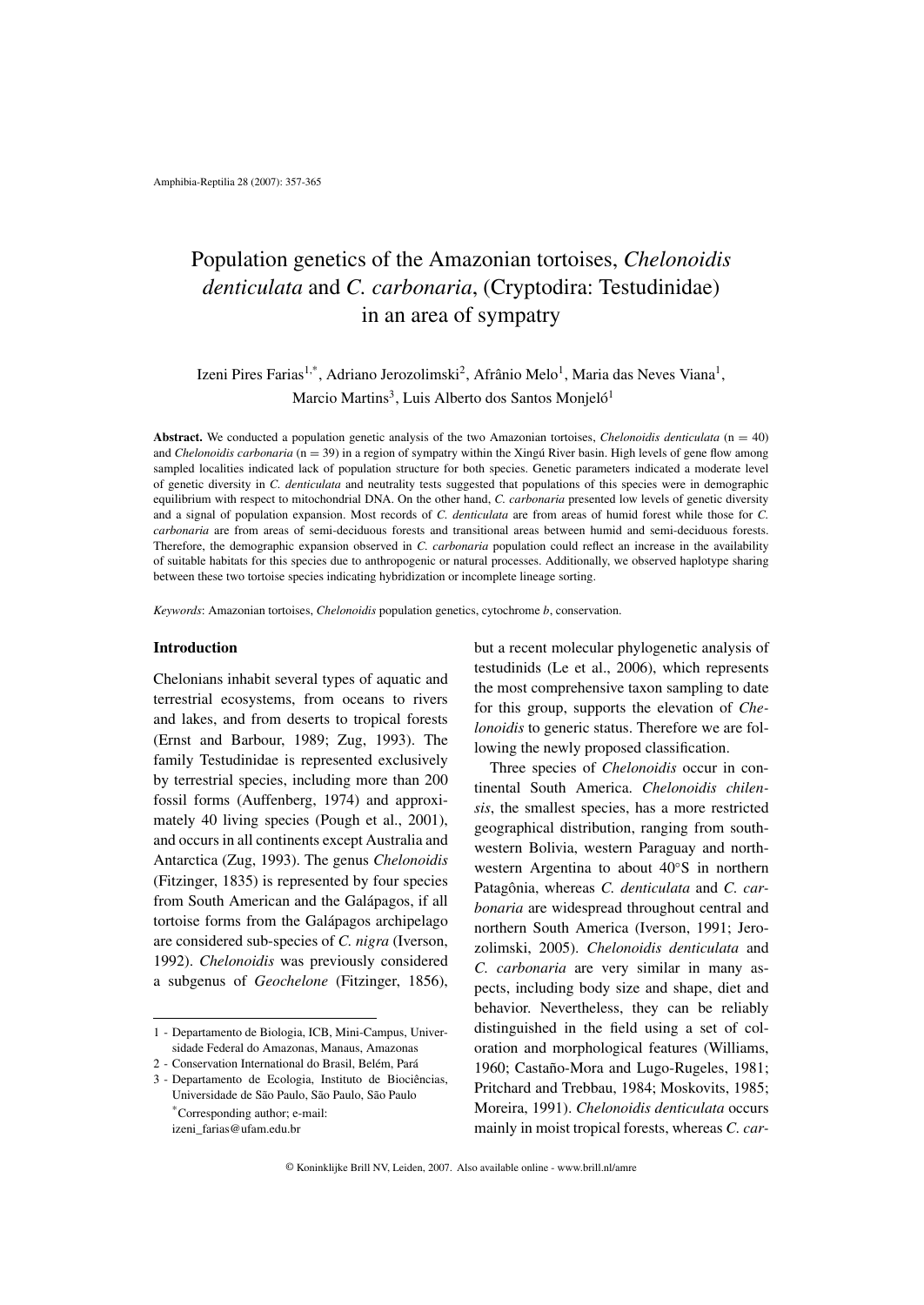*bonaria* occurs in a wider range of habitats, including more open, drier forests and patches of forest vegetation in savannahs (Zug, 1993; Jerozolimski, 2005). However, in a number of localities these two species are sympatric, especially in transitional areas between forest and more open habitats such as savannahs (Medem et al., 1979; Pritchard and Trebbau, 1984; Moskovits, 1998; Jerozolimski, 2005).

The five contiguous reserves of the Kayapó Amerindians located in southern Pará and northern Mato Grosso encompass an area of approximately  $113,000 \text{ km}^2$  of well preserved forests and cerrados (the Brazilian savannahs; see Eiten, 1972). They represent a barrier to the expansion of the colonization frontier from the east and to expected deforestation from the west following government plans to complete the pavement of the Cuiabá-Santarém highway. Whilst outside the Kayapó reserves most of the forests have been clear-cut and natural ecosystems have been severely altered, most of the Kayapó land is still covered by well preserved forests and cerrados and harbors many species considered sensitive to hunting pressure. Both *Chelonoidis denticulata* and *C. carbonaria* occur in this area and they are very important as a food resource for the Kayapó Amerindians. Between November 1994 and July 1996 the community of A'Ukre consumed a total of 350 tortoises, which represented 13% of all animal biomass consumed (Nascimento, 1997). Although they are intensively consumed, the combination of a low Kayapó population size spread over a large area (<0.07 inhabitant/km<sup>2</sup>) probably explains the persistence of tortoise and other game populations in the area.

We evaluated the amount and distribution of genetic variability within naturally sympatric populations of *C. denticulata* and *C. carbonaria* using mitochondrial DNA (mtDNA) sequences from the cytochrome *b* gene. We inferred the hierarchical relationships between haplotypes and tested the relationship between genealogical lineages and the geographical distribution of sampled sites, and estimated when these two lineages had diverged. The direct assessment of the amount and distribution of genetic variability within populations, combined with ecological field information, can increase our understanding of how wild populations of closely related species with different ecological requirements respond to changes in habitat availability and might provide important guidelines for management decisions.

#### **Material and methods**

This study was conducted in the Kayapó Indian Land, more specifically in the territories of the villages of A'Ukre and Moikarakô, located in the upper headwater regions of the Xingú River basin (Brazil), southern Pará state (fig. 1). Blood samples were collected in four different areas (fig. 1c) from tortoises obtained by Kayapó Indians during hunting trips. The site in the extreme north of the study area was located in the territory of the Moikarakô village (locality S4 in fig. 1c) whereas the other three sampled sites were located in the territory of the A'Ukre village.

Tortoises were identified to species (*C. denticulata* or *C. carbonaria*) using a group of characters described by Williams (1960), Castaño-Mora and Lugo-Rugeles (1981), Pritchard and Trebbau (1984) and Moskovits (1998), and marked individually with numbers painted on their carapaces with nail polish. Blood samples were obtained from harvested animals at the time they were killed (for consumption in the villages of A'Ukre and Moikarakô), and preserved in 95% ethanol. DNA extraction was done by dissolving and digesting the samples with a Proteinase K/SDS solution, followed by an addition of phenol-chloroform, a subsequent addition of 5M NaCl, and a final addition of 70% ethanol for DNA precipitation (Sambrook et al., 1989).

The initial 433 base pair of the mitochondrial cytochrome *b* (cyt*b*) gene were amplified by the Polymerase Chain Reaction (PCR) using the primers L14725 (Pääbo et al., 1990) and H15149 (Kocher et al., 1989), under the following protocol: denaturation at 94◦C for 35 seconds, annealing at 50◦C for 35 seconds, and extension at 72◦C for 90 seconds repeated for 35 cycles. Sequencing reactions were performed according to the manufacturer's recommendation using the Terminator Cycle Sequencing Kit (Amersham Bioscience), and resolved on a MegaBACE automated sequencer (Amersham Bioscience).

#### *Data analysis*

Homologous protein-coding regions were aligned manually and confirmed by translating the DNA data into putative amino acid sequences using the program BioEdit (Hall, 1999). A number of statistical methods have been developed to infer historical processes shaping observed patterns of genetic distribution and diversity. The genetic equilibrium of mtDNA alleles was tested using Tajima's *D* test (Tajima,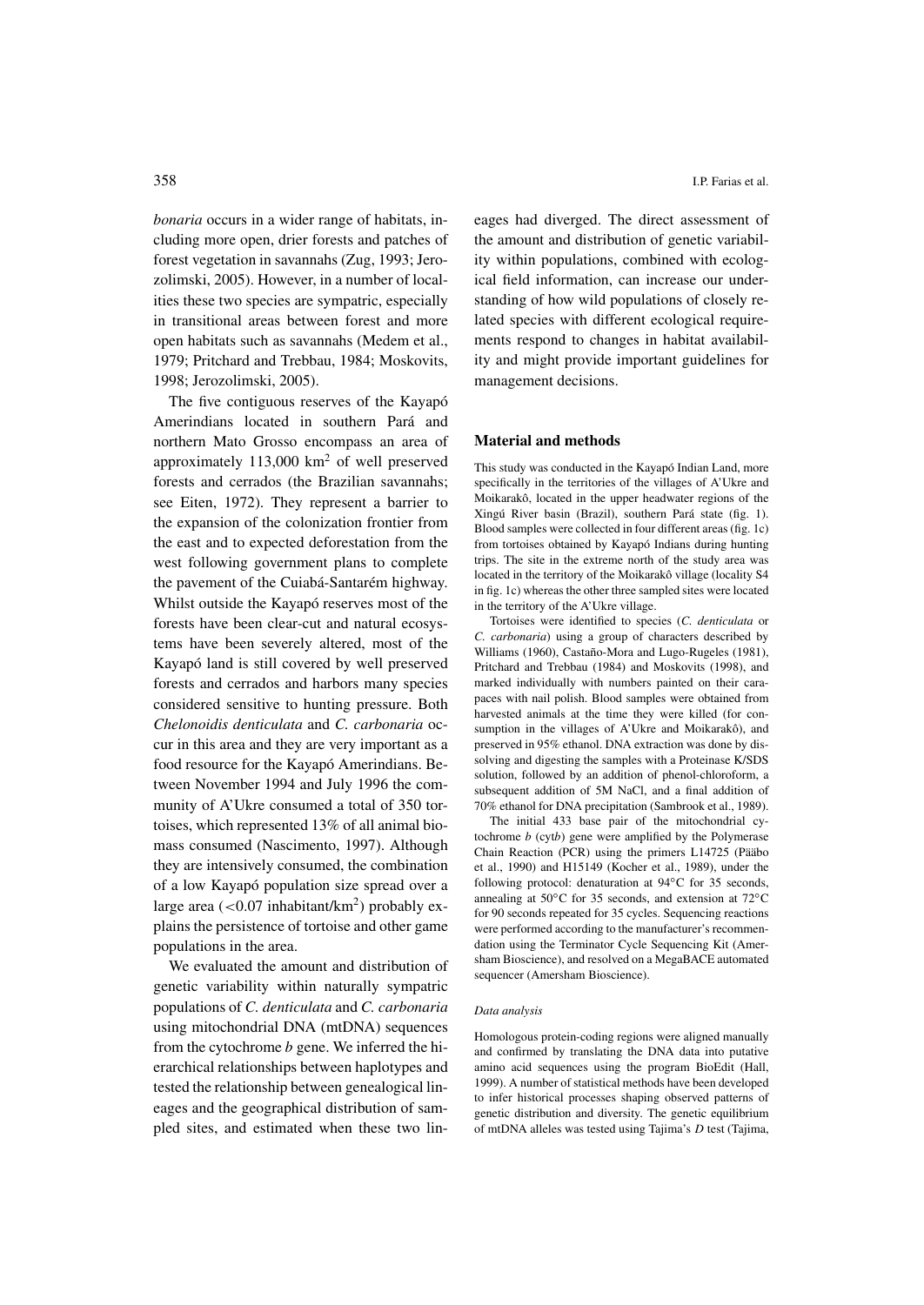

**Figure 1.** Location of study site. Kayapó Indian Lands are represented in dark grey in the maps on the left. The black square in the botton left map represents the study area, which is magnified in the right picture, showing the Kayapó village of A'Ukre (black triangle), the Pinkaiti research station (black square), and the location from where tortoises blood samples were obtained (S).

1989), and Fu's *Fs* test (Fu, 1997), which are based on the infinite-site model under the hypothesis of selective neutrality and population equilibrium. Although these tests have been formally designed to evaluate whether mutations are neutral or under influence of selection they also have been used to test for deviation from expectations of a population expansion model. We also calculate mismatch distribution as implemented in the program DnaSP (Rozas et al., 2003) where the distributions of pair-wise differences are compared with the expected distribution under a model of population expansion (Rogers and Harpending, 1992).

The presence of population subdivisions was tested using an analysis of molecular variance (AMOVA Excoffier et al., 1992), and a pair-wise population  $\Phi_{ST}$  (analogues of  $F_{ST}$ ) significance test as implemented in the program AR-LEQUIN (Excoffier et al., 2005). The level of genetic diversity was measured by the nucleotide diversity (per site) and gene (haplotype) diversity values which can be defined as the probability that two randomly chosen haplotypes are different in the sample (Nei, 1987). The gene diversity is equivalent to the expected heterozygosity for diploid data. The nucleotide diversity  $(\pi)$ , which is the average number of base differences per site between two homologous sequences randomly selected from a population, is an important parameter used to understand the structure and history of populations. Nucleotide variability was also measured using the population parameter Theta (*θ*), which considers the number of segregating sites (*s*) and the length of the sequences (i.e. the number of sites under study) and is one of the most important parameters in population genetics. The haplotype network for each species was reconstructed using the program TCS, version 1.13 (Clement et al., 2000), which implements the algorithm described by Templeton et al. (1992).

### **Results**

#### *Population genetics analysis*

A total of 40 individuals of *C. denticulata* from four locations, and 39 individuals of *C. carbonaria* from three locations (all except S1) were analyzed. The 433 base pairs of the 5' end of the cytochrome *b* (cyt-*b*) sequences were used for population level studies of the two *Chelonoidis* species; this region contained a total of 47 variable positions (table 1). A total of eight haplotypes was found in *C. carbonaria* samples and five in *C. denticulata* samples. The fre-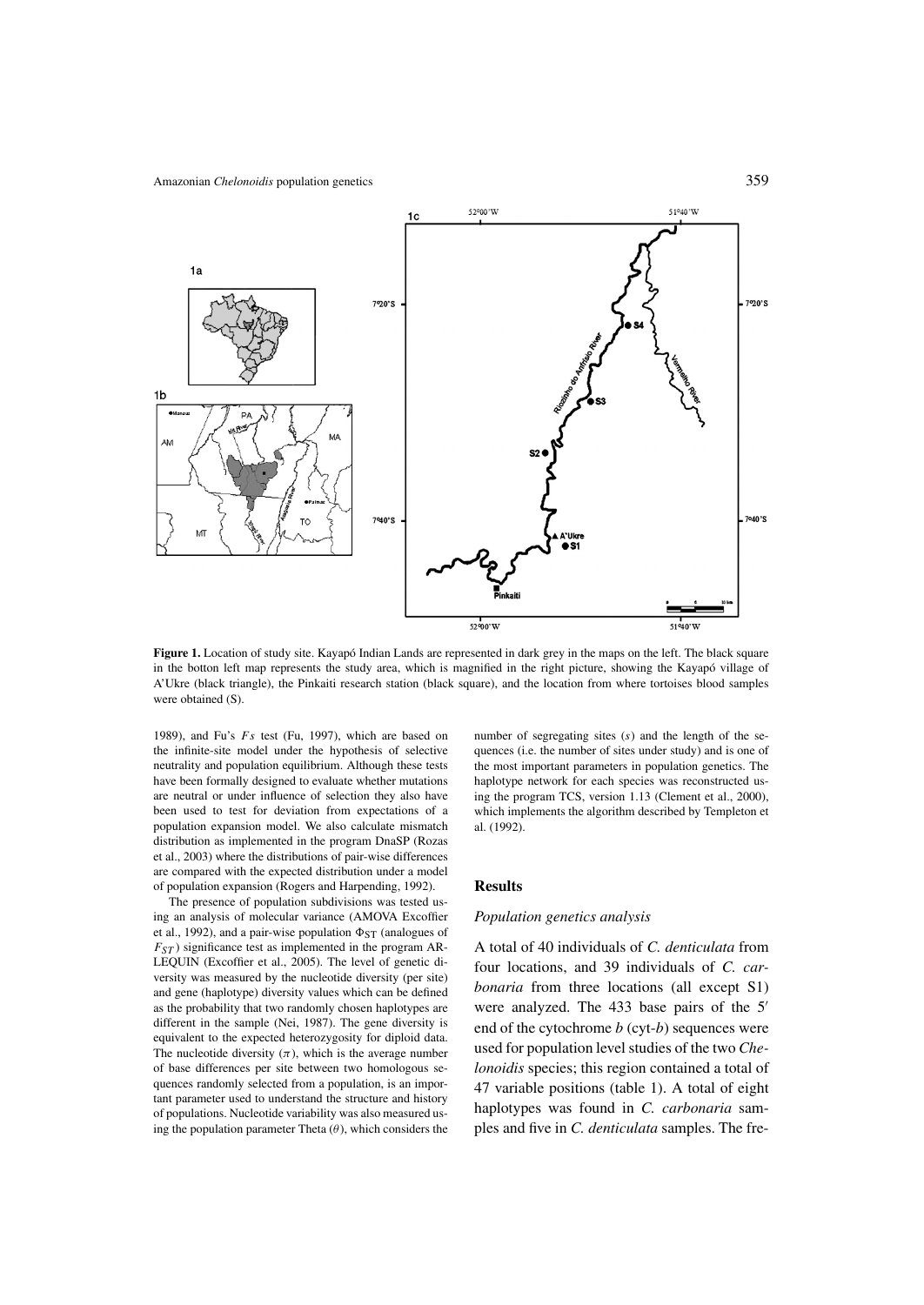**Table 1.** Forty seven variable sites in the 433 base pairs of the mitochondrial DNA cytochrome b of *Chelonoidis carbonaria* (*Cc*) and *Chelonoidis denticulata* (*Cd*) haplotypes. Identity with the first sequence is denoted by a dot. The numbers of individuals (N) for each haplotype are shown.

| Haplotypes         | Nucleotide Position                                                                                                                            |                |  |  |
|--------------------|------------------------------------------------------------------------------------------------------------------------------------------------|----------------|--|--|
|                    |                                                                                                                                                |                |  |  |
|                    | 0 1 3 4 5 6 6 7 0 1 2 3 3 3 4 5 6 7 8 9 0 0 1 2 3 3 4 6 9 0 1 1 2 2 2 3 3 5 6 6 7 8 9 9 9 3<br>43921692549257946826912921701495815709801871691 |                |  |  |
| $Cc$ H $01$        | ACGTCGCTAATAACGCATTGACGTGACCATTTTCCATCAATCCGTCC                                                                                                | 30             |  |  |
| CcH02              |                                                                                                                                                | 02             |  |  |
| $Cc$ H $03$        |                                                                                                                                                | $\Omega$       |  |  |
| $Cc$ H $04$        |                                                                                                                                                | $\Omega$       |  |  |
| CcH05              |                                                                                                                                                | 02             |  |  |
| $Cc$ H $06$        |                                                                                                                                                | $\Omega$       |  |  |
| $Cc$ H $07$        |                                                                                                                                                | $\Omega$       |  |  |
| $Cc$ H $08$        |                                                                                                                                                | $\Omega$       |  |  |
| CdH01 <sup>a</sup> | GTAC AACG AG TATGCCAGAACAGTTGC CCTT CTTGCTT CT?                                                                                                | 17             |  |  |
| CdH02              | GTA  AACGAGTATGCCAGAACAGTTGCCCTTCTTGCTTCT?                                                                                                     | 0 <sub>1</sub> |  |  |
| $CdH03^b$          | GTAC.AAC.AG.TATGCCAGAACAGTTGC.CCTT.C.TGCTT.CT?                                                                                                 | 18             |  |  |
| CdH04 <sup>c</sup> | GTAC.AACAG.TATGCCAGAACAGTTGC.CCTTGC.TGCTT.CT?                                                                                                  | 0 <sub>1</sub> |  |  |
| CdH05              | GTAC. AAC. GAG. TATGCCAGAACAGTTGC. CCTT. C. TGCTT. CT?                                                                                         | 0 <sub>3</sub> |  |  |

a – two individuals possessing haplotype *Cd*H01 were morphological *C. carbonaria*.

b – one individual possessing haplotype *Cd*H03 were morphological *C. carbonaria*.

c – one individual possessing haplotype *Cd*H04 were morphological *C. carbonaria*.

quency of each haplotype is shown at table 2. Sufficiently high levels of informative genetic variation provided us with a powerful tool for detecting genetic differentiation in these two South American tortoises.

The mean base frequency for *C. carbonaria* was 31% A, 27% T, 28% C and 14% G, and for *C. denticulata* was 32% A, 27% T, 27% C and 14% G, confirming an under-representation of guanine as is normally observed in all mitochondrial genome (Zhang and Hewitt, 1996). The nucleotide sequence data determined for the present work are deposited in GenBank (accession numbers: EF 490386-EF 490401).

High values of gene diversity and haplotype diversity (Nei, 1987) were observed in the samples of *C. denticulata* but not in *C. carbonaria* samples. The parameter  $\theta$  was approximately 1 in all localities with the exception of sites 3 and 4 for *C. denticulata* and *C. carbonaria*, respectively. The main genetic patterns found in these analyses are summarized in table 3. These results suggest that these species may not have similar amounts of genetic diversity. However, the findings reflect only the current situation in

| <b>Table 2.</b> Frequency of the haplotypes of <i>C. carbonaria</i> and |  |
|-------------------------------------------------------------------------|--|
| <i>C. denticulata</i> in the four sampled areas.                        |  |

|                   | Haplotype Site 1 Site 2 Site 3 Site 4 Total |                |                |                |                |    |
|-------------------|---------------------------------------------|----------------|----------------|----------------|----------------|----|
| Chelonoidis CcH01 |                                             |                | 5              | 17             | 8              | 30 |
| carbonaria        | $Cc$ H $02$                                 |                | $\overline{c}$ |                |                | 2  |
|                   | CcH03                                       |                |                | 1              |                | 1  |
|                   | $Cc$ H $04$                                 |                |                | 1              |                | 1  |
|                   | CcH05                                       |                | 1              |                | 1              | 2  |
|                   | CcH06                                       |                |                | 1              |                | 1  |
|                   | CcH07                                       |                |                | 1              |                | 1  |
|                   | CcH08                                       |                | 1              |                |                | 1  |
|                   | Total                                       |                | 9              | 21             | 9              | 39 |
| Chelonoidis CdH01 |                                             | 2              | 1              | 9              | 5 <sup>a</sup> | 17 |
| denticulata       | CdH02                                       | 1              |                |                |                | 1  |
|                   | CdH03                                       | $\overline{4}$ | 6              | $\overline{4}$ | 4 <sup>b</sup> | 18 |
|                   | CdH04                                       |                |                |                | 1 <sup>c</sup> | 1  |
|                   | CdH05                                       | 1              | 2              |                |                | 3  |
|                   | Total                                       | 8              | 9              | 13             | 10             | 40 |

a – two individuals possessing haplotype *Cd*H01 were morphological *C. carbonaria*.

b – one individual possessing haplotype *Cd*H03 were morphological *C. carbonaria*.

c – one individual possessing haplotype *Cd*H04 were morphological *C. carbonaria*.

the sampled region. It is possible that different levels of genetic diversity may exist throughout the distributional range of these two species.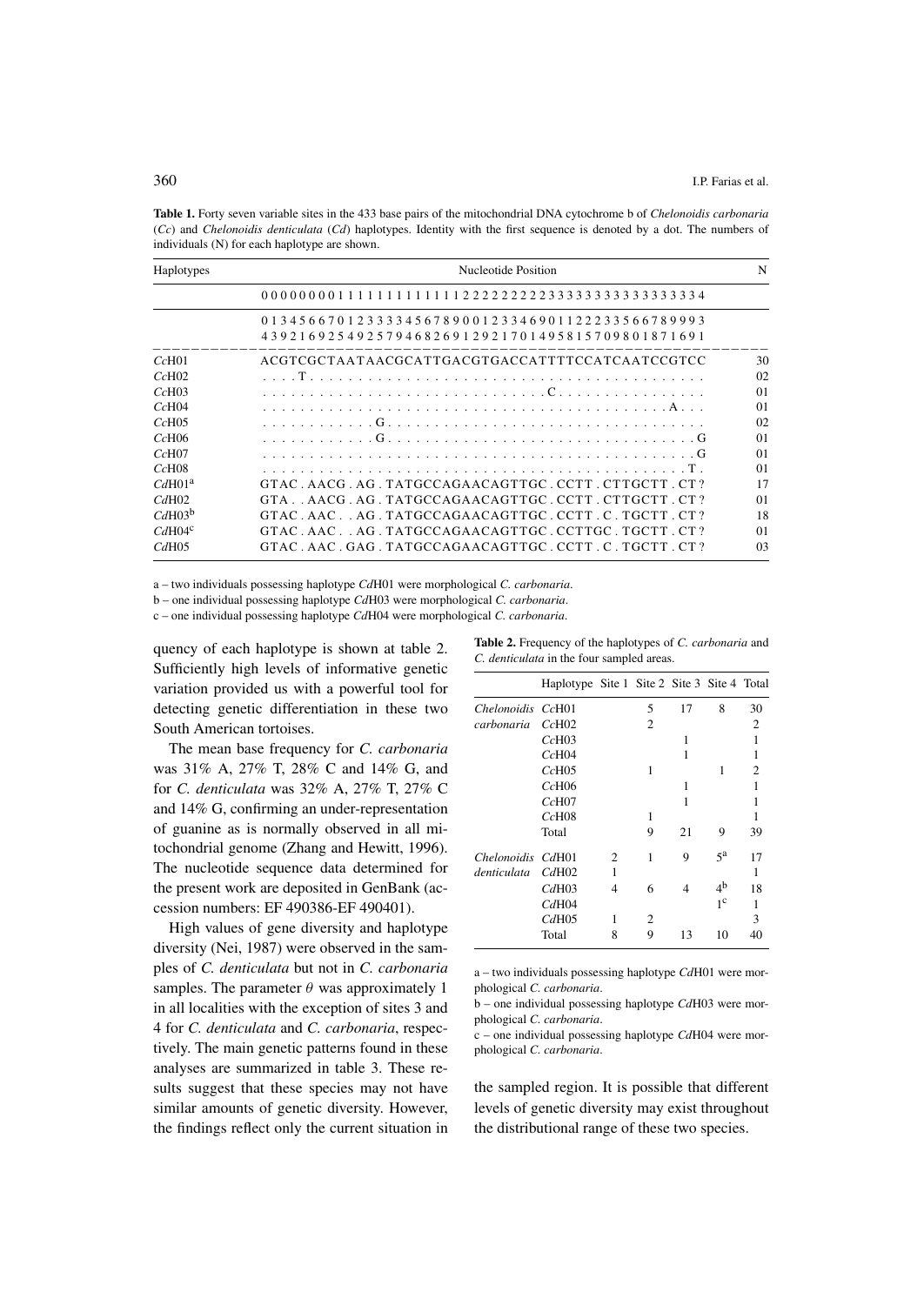| <b>Species</b> | Sampling          | N  | No. of<br>haplotypes | Gene<br>(Haplotype)<br>Diversity | Nucleotide<br>Diversity (per<br>site) – $\pi$ | $\Theta$ from s | Tajima's<br>D test | Fu's $Fs$ test |
|----------------|-------------------|----|----------------------|----------------------------------|-----------------------------------------------|-----------------|--------------------|----------------|
| C. denticulata | Site <sub>1</sub> | 8  | 4                    | $0.750 \pm 0.14$                 | 0.004                                         | 0.0036          | 0.081              | $-0.329$       |
|                | Site <sub>2</sub> | 9  | 3                    | $0.556 \pm 0.16$                 | 0.002                                         | 0.0026          | $-0.936$           | 0.016          |
|                | Site <sub>3</sub> | 13 | 2                    | $0.462 \pm 0.07$                 | 0.002                                         | 0.0015          | 1.214              | 2.300          |
|                | Site4             | 10 | 3                    | $0.644 \pm 0.10$                 | 0.003                                         | 0.0025          | 0.850              | 1.021          |
|                | All               | 40 | 5                    | $0.626 \pm 0.04$                 | 0.003                                         | 0.0027          | 0.177              | 0.221          |
| C. carbonaria  | Site <sub>2</sub> | 9  | 4                    | $0.694 \pm 0.15$                 | 0.002                                         | 0.0026          | $-0.936$           | $-1.417*$      |
|                | Site3             | 21 | 5                    | $0.352 \pm 0.13$                 | 0.001                                         | 0.0026          | $-1.653*$          | $-3.127*$      |
|                | Site4             | 9  | 2                    | $0.222 \pm 0.16$                 | 0.0004                                        | 0.0008          | $-1.088$           | $-0.263$       |
|                | All               | 39 | 8                    | $0.410 \pm 0.10$                 | 0.001                                         | 0.0033          | $-1.739$           | $-6.795*$      |

**Table 3.** Main genetics patterns for *C. carbonaria* and *C. denticulata*.

Note:  $N =$  number of individuals; significance level: 5%.

In *C. carbonaria*, a total of eight haplotypes separated by six segregating sites were found; one haplotype predominates while the others where rare haplotypes or singletons (table 1; fig. 2a). On the other hand, *C. denticulata* had five haplotypes separated by five segregating sites, with two common haplotypes shared by all populations (table 1; fig. 2b). The uncorrected within species sequence divergence (uncorrected "*p*" distance) ranged from 0.0% to 0.6% (average 0.2%) for *C. denticulata*, and from 0.0% to 0.4% (average 0.2%) for *C. carbonaria*. The average sequence divergence between these two species was 9.0%. Analysis of Molecular Variance (AMOVA) suggested that there was no significant population structuring  $(P > 0.05)$ . The mean source of genetic variation was attributable to variance within regions (94% for both species), and the gene flow among regions was high (tables 4 and 5).

Only in *C. carbonaria* Tajima's *D* statistic test and Fu's *Fs* test were significantly negative (table 3), i.e. both tests showed an excess of the number of segregating sites compared to the average pair-wise sequence divergence. These results were observed in two out of three sampled areas, and also when we considered all the sampled sites together. Both tests are negative under an excess of recent mutations and a significantly negative value is taken as evidence of population growth and/or selection (Tajima, 1989; Fu, 1997). This pattern is frequently observed

in populations undergoing a rapid demographic expansion. For *C. denticulata* Tajima's test and Fu's *Fs* were not significant, which implies that the populations were at a mutation-drift genetic equilibrium with regard to the mitochondrial DNA haplotypes. These two species also showed different mismatch distributions (fig. 3); *C. denticulata* data showed a multimodal distribution characteristic of demographically stable populations, while *C. carbonaria* data presented a curve that fits the expected distribution of an expanding population.

# **Discussion**

*Chelonoidis denticulata* and *C. carbonaria* are considered threatened under CITES Appendix II, which means that the "species are not necessarily threatened with extinction but that may become so unless trade is closely controlled". In addition, *G. denticulata* is considered Vulnerable in the IUCN (The World Conservation Union) Red List, which translates into "facing a high risk of extinction in the wild" (IUCN, 2004). Assignments into these categories are based on few data. Lack of information on tortoise populations in their natural habitats together with the fact that the study area is located in one of the least studied regions in the Amazon highlights the importance of this study.

Our results indicated high levels of gene flow and connectivity among the four sampled lo-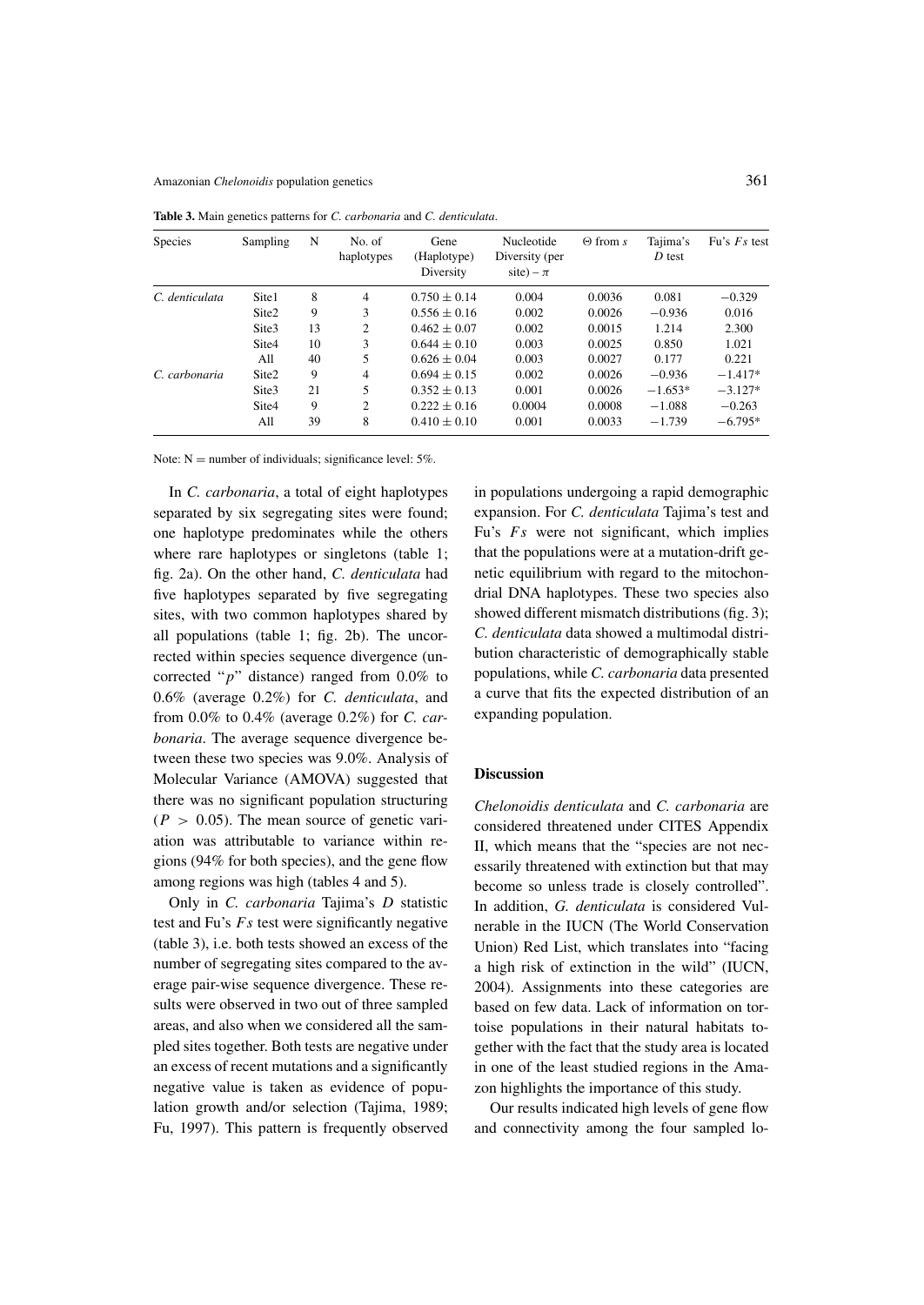

**Figure 2.** A haplotype network for Cytochrome *b* of *C. carbonaria* (2.A) and *C. denticulata* (2.B). Each oval represents a haplotype and the size of the oval is proportional to the number of individuals of that particular haplotype.

calities. No differentiation among localities or structuring of genetic information across geographic space was apparent in either tortoise populations.

Data on movement capacity obtained from radio tracked tortoises at the Pinkaiti reserve, an area in close geographic proximity to our sampling sites (fig. 1), supported the results of the population genetic analysis, indicating that dispersal capacity between regions is high and, therefore, there is a high gene flow potential (see tables 4 and 5). Individuals of *C. carbonaria* and *C. denticulata* were recorded, respectively,

**Table 4.** Matrix of pair-wise  $\Phi_{ST}$  values (lower) and *Nm* values (upper) between *C. denticulata* populations.

| Population        | Site1     | Site <sub>2</sub> | Site <sub>3</sub> | Site4    |
|-------------------|-----------|-------------------|-------------------|----------|
| Site <sub>1</sub> |           | 23.268            | 5.038             | infinity |
| Site <sub>2</sub> | 0.0210    |                   | 0.691             | 2.197    |
| Site <sub>3</sub> | 0.0903    | 0.4197            |                   | infinity |
| Site4             | $-0.0657$ | 0.1854            | $-0.012$          |          |

Note: Significance level: 0.8% (after Bonferroni correction).

**Table 5.** Matrix of pair-wise  $\Phi_{ST}$  values (lower) and *Nm* values (upper) between *C. carbonaria* populations.

| Population        | Site2,3 | Site <sub>4</sub> | Site <sub>5</sub> |
|-------------------|---------|-------------------|-------------------|
| Site <sub>2</sub> |         | 8.4               | 85.8              |
| Site3             | 0.0561  | $\equiv$          | infinity          |
| Site4             | 0.0058  | $-0.0362$         | -                 |

Note: Significance level: 5%.

more than 3.5 and 4.0 km away from the location they were first observed. Results of the site fidelity test performed in the Arc View program (version 3.2; Environmental Systems Research Institute, Inc.) using the "Animal Movement" extension (Hooge and Eichenlaub, 1997) indicated that from a total of 26 individuals of *C. denticulata* which were monitored for more then 20 days, seven were dispersing (Jerozolimski, 2005). Strong and Fragoso (2006) found similarly high rates of movement in both species studied in Maracá, a rainforest – cerrado ecotone in the Brazilian state of Roraima.

Furthermore, although tortoises do not present any evident morphological adaptation for swimming, individuals of both species were observed swimming across rivers in the central Amazon. For instance, M.N.F. da Silva (cited in Censky, 1988) mentioned the occurrence of tortoises floating in the Amazon River, and Castaño-Mora and Lugo-Rugeles (1981) observed the same in the Meta River in Colombia. The same behavior was recorded by M. Martins in the Uatumã River (AM, Brazil) and by A. Jerozolimski in the Riozinho do Anfrísio River in our study area. All of these records suggest that river systems could further increase gene flux between regions. The observed high levels of gene flow suggest that both species probably have a high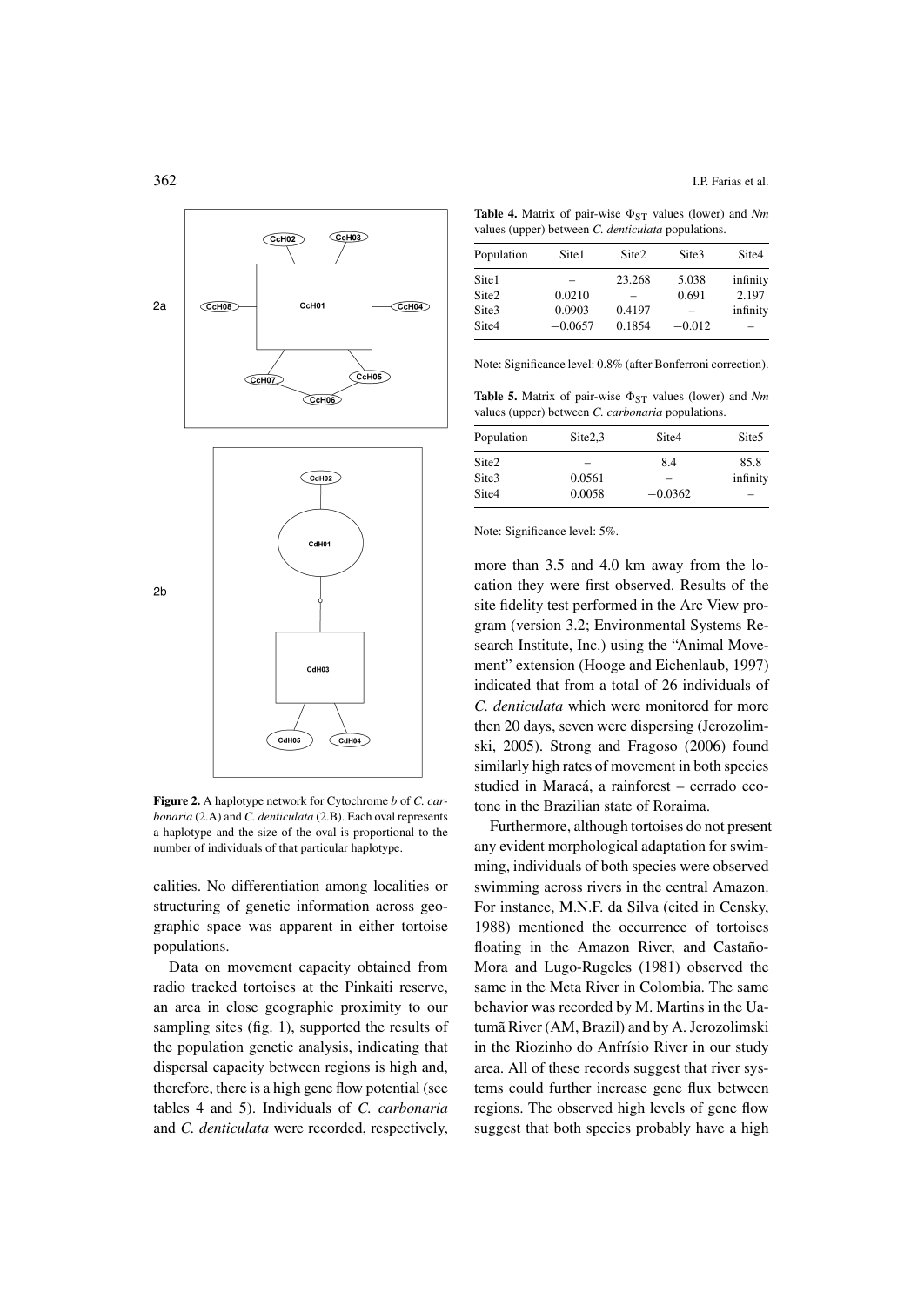

**Figure 3.** Mismatch distribution for all samples of *C. carbonaria* (a) and *C. denticulata* (b).

capacity to colonize newly available habitats and to recolonize areas where populations were depleted by hunting.

Four individuals from Site number 04 (Moikarakô) identified as *C. carbonaria* had haplotypes of *C. denticulata*. Haplotype CdH01 was found in two individuals, CdH03 was found in one individual, and the singleton CdH04 was found in one individual. Haplotypes CdH01 and CdH03 were the two most common haplotypes of *C. denticulata*. The presence of these haplotypes within the four *C. carbonaria* individuals could be the result of an ancestral polymorphism maintained in the population during the separation of *C. denticulata* and *C. carbonaria*, or it could indicate a possible hybridization event(s) in the region. However, considering that the maximal within species genetic divergence is approximately 15 times smaller than between species genetic divergence, the coalescent theory suggests it is highly unlikely that the *C. denticulata* haplotypes observed in morphological *C. carbonaria* are due to incomplete lineage sorting (Templeton, 2006). A more plausible explanation is the introgression of *C. denticulata* mtDNA into *C. carbonaria* driven by hybridization between the females of *C. denticulata* and their hybrid offsprings, and males of *C. carbonaria*. Occurrence of introgressive hybridization events is higher in areas of sympatry or parapatry than in areas of allopatry (Taylor and McPhail, 2000) and particularly in areas where one species is expanding into the range of another species (see Ballard and Whitlock, 2004 for review), and is often associated with ecologically disturbed areas (Allendorf et al., 2001). Jerozolimski (2005) estimated densities of *C. denticulata* at 25.16-31.44 individuals per km2, while those of *C. carbonaria* were estimated at 7.87-20.14 individuals per km<sup>2</sup>. The hypothesized introgression of mtDNA from the higherdensity *C. denticulata* into the expanding lowerdensity *C. carbonaria* fits the above ecological context of introgression, and is analogous to the well known instance of introgression of coyote mtDNA into wolf populations of Minnesota, an area where low-density wolf populations are expanding into a region currently occupied by coyotes (Lehman et al., 1991).

Unless the *C. carbonaria* genome is dominant over the *C. denticulata* genome, we view introgression as a more likely pattern than bidirectional hybridization since *C. carbonaria* mtDNA haplotypes were not found in morphological *C. denticulata* specimens. Furthermore, none of the putative introgressed individ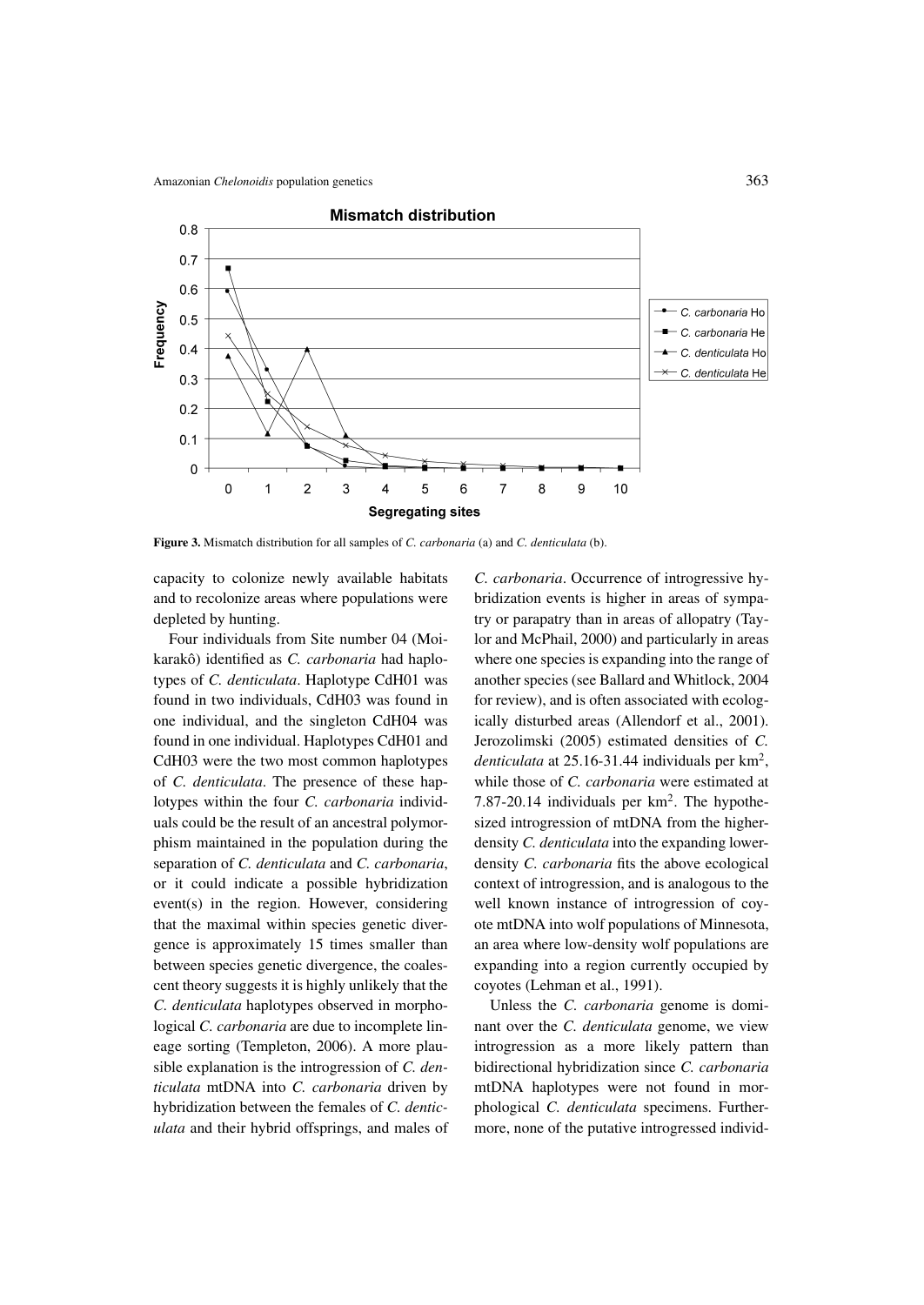uals exhibited intermediate hybrid morphologies and were unambiguously assignable to *C. carbonaria* (Jerozolimski, pers. obs.). An examination of hybridization phenomena between the two *Chelonoidis* species is outside the scope of this study, since it requires a more intensive sampling of both species at Site number 04 and an analysis of a suite of nuclear markers.

The sympatry of *C. carbonaria* and *C. denticulata* in the Kayapó reserve makes this region of particular interest. The low gene diversity indices found in *C. carbonaria* combined with its high among-population gene flow, bimodal mismatch distribution, as well a significantly negative Tajima and Fu test results suggest that this species may be undergoing a rapid demographic expansion. This expansion could be a response to a likely increase in the availability of suitable habitats for *C. carbonaria* in the local forest due to global climatic changes, large-scale regional deforestation effects, or a combination of both factors. *El Niño* events are know to result in drier, warmer and sunnier climates in the wet tropics (Holmgren et al., 2001) and to cause a reduction of forest soil moisture, and these effects can be more pronounced in ecotonal situations (Sombroek, 2001). Additionally, the largescale deforestation in the southeastern state of Pará (Fearnside, 2005) might be increasing the strength and duration of the dry season in the study site, an effect already observed in the forests of the Paragominas-Açailândia region (Sombroek, 2001), which could be favoring the populations of *C. carbonaria*.

Furthermore, if *C. carbonaria* is actually expanding its distribution into new areas of drier forest, the sympatry of *C. carbonaria* and *C. denticulata* at the study site might have been intensified due to the rapid expansion of *C. carbonaria* into areas once occupied predominantly by *C. denticulata*. The high displacement capacity of tortoises, highlighted by the radio telemetry data (Jerozolimski, 2005), probably allows them to quickly respond to changes in habitat availability, especially considering that the study area is particularly sensitive to climatic changes.

If the forests of the study area are actually becoming drier, we predict an increase in the abundance of *C. carbonaria* in the next decades. A long term monitoring program of tortoise populations in the study area, associated with a monitoring of climate and forest structure, can potentially increase our knowledge about how wild populations of closely related species with different ecological requirements respond to changes in habitat availability.

**Acknowledgements.** This research was supported by the Federal University of Amazonas, PTU/CNPq 46.9940/00 (to L.A.S. Monjeló), by FAPESP (99/09988-0), Wellcome Trust (51504/Z/97/Z) and Conservation International do Brasil (to A. Jerozolimski). We thank Tomas Hrbek and Jack Sites for providing valuable comments on the manuscript and the Kayapó communities of A'Ukre and Moikarakô for allowing access to the captured tortoises for blood sample collection.

### **References**

- Allendorf, F.W., Leary, R.F., Spruell, P., Wenburg, J.K. (2001): The problems with hybrids: setting conservation guidelines. Trends in Ecology and Evolution **16**: 613- 622.
- Auffenberg, W. (1974): Checklist of fossil land tortoises (Testudinidae). Bulletin of the Florida State Museum, Biological Sciences **18**: 122-251.
- Ballard, J.W.O., Whitlock, M.C. (2004): The incomplete natural history of mitochondria. Molecular Ecology **13**: 729-744.
- Castaño-Mora, O.V., Lugo-Rugeles, M. (1981): Estudio comparativo del comportamiento dos especies de morrocoy: *Geochelone carbonaria* y *Geochelone denticulata* aspectos comparables de su morfologia externa. Cespedesia **10**: 55-122.
- Censky, E.J. (1988): *Geochelone carbonaria* (Reptilia: Testudines) in the West Indies. Biological Sciences **51**: 108- 114.
- Clement, M., Posada, D., Crandall, K.A. (2000): TCS: a computer program to estimate gene genealogies. Molecular Ecology **9**: 1657-1659.
- Ernst, C.H., Barbour, R.W. (1989): Turtles of the World. Smithsonian Institution Press, Washington, DC.
- Excoffier, L., Laval, G., Schneider, S. (2005): Arlequin ver. 3.0: An integrated software package for population genetics data analysis. Evolutionary Bioinformatics Online **1**: 47-50.